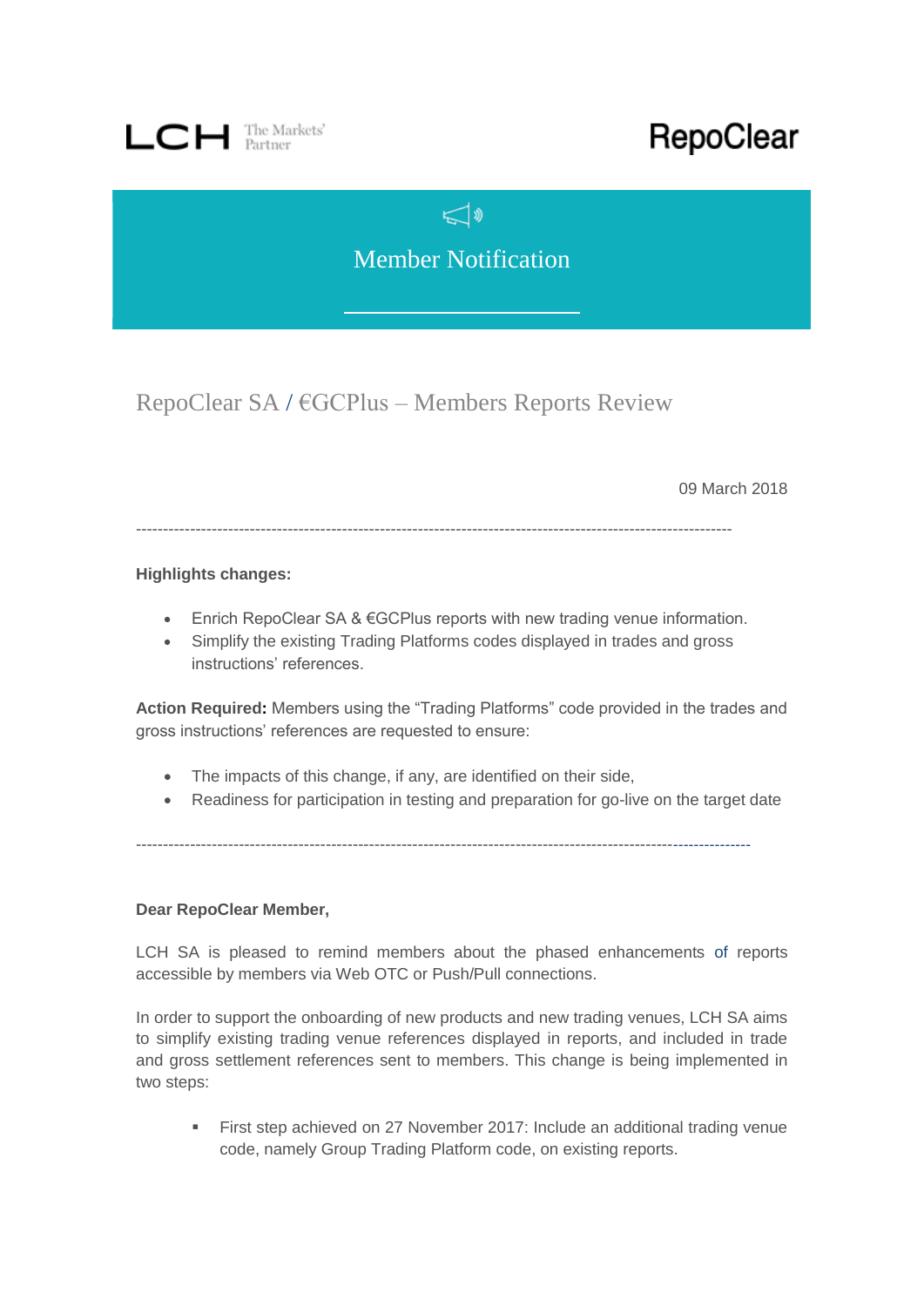Second step to be implemented on 25 June 2018: Replace the trading platform code in the trade & gross instruction references by the Group Trading Platform Id.

#### **1 List of reports enriched with an additional reference for trading venue information**

As a reminder since *27 November 2017*, the following reports have been enhanced in production to provide trading venue information by adding a 2 alpha-numeric characters in the existing fields listed below:

- Trade reports for RepoClear SA & €GCPlus
	- TRAD (2 layers) : in the field #36
	- DTRD (2 layers) : in the field #34
- Settlement reports for RepoClear SA
	- SDRD (lines OPE only) : in the field #26
	- DNET (lines OPE only) : in the field #26
- Settlement reports for €GCPlus
	- NPE1/2 (lines OPE only) : in the field #30
- CASH fee details
	- CASH (RepoClear SA only): in the field #9
	- REPO (RepoClear & €GCPlus): in the field #10
- Risks report for RepoClear SA
	- MARG : in the field #40

## **2 Modification of the trading platform code in trades & gross instructions references**

- As of *25 June 2018* in production, the current **trading platform code** will be replaced in the trade and gross instruction references by a **Group Trading Platform Id**. Note that the length of the trade and gross instruction references remain unchanged.
- As of this date, the new **Group Trading Platform Id** (together with the field providing the trading venue name included in the reports) will be the sole way to identify the trading venue of a trade or a gross instruction.
- Please find below existing and future trading platform codifications within trades & gross instructions' reference:

| <b>Trading Platforms and</b><br>market | <b>Trading</b><br>platform code | Group<br><b>Trading</b><br><b>Platform Id</b> |
|----------------------------------------|---------------------------------|-----------------------------------------------|
|                                        | (current)                       | (future)                                      |
| <b>BrokerTec Europe France</b>         | ĸ                               |                                               |
| BrokerTec Europe Italy                 |                                 |                                               |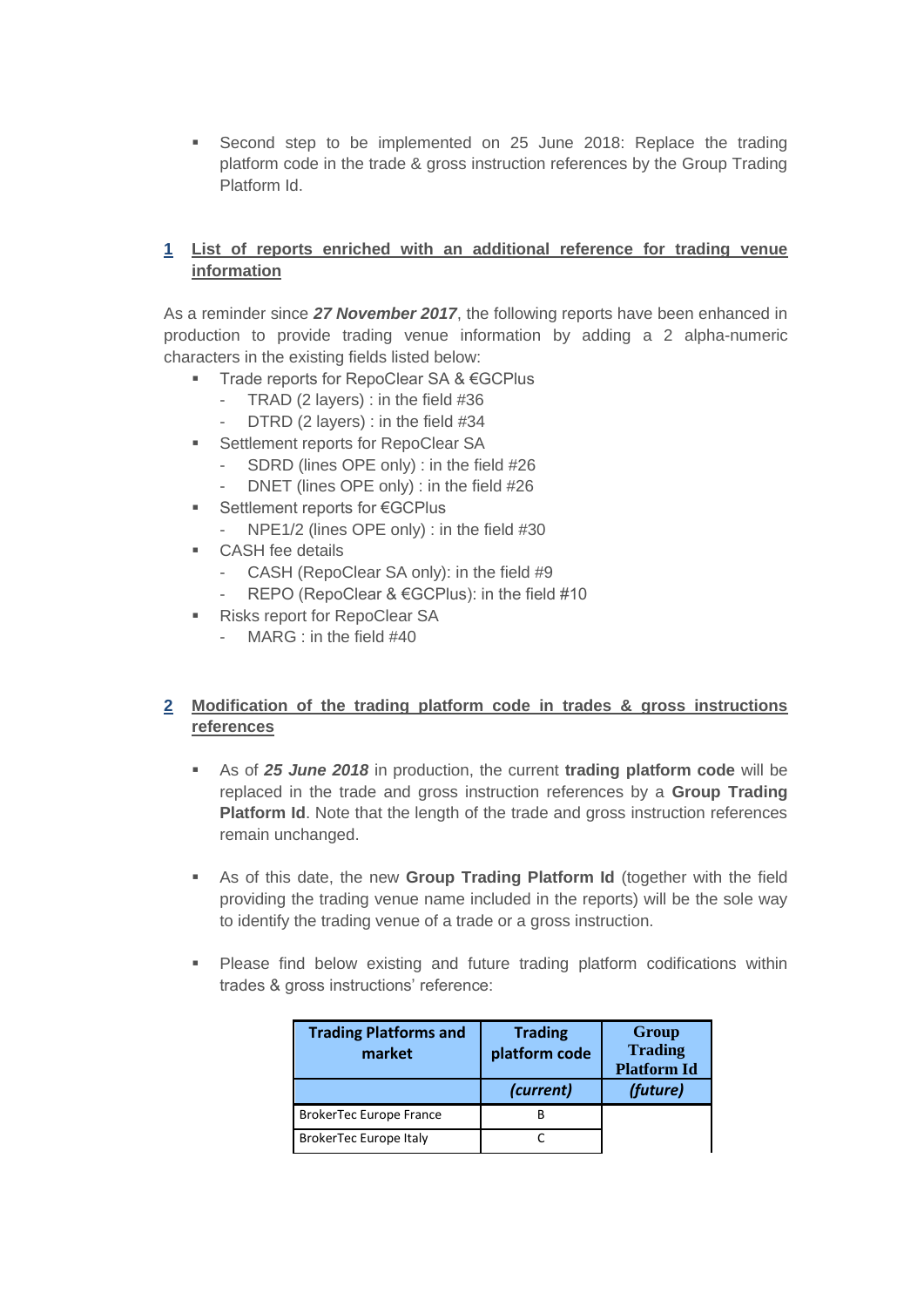| BrokerTec Europe Spain          | D              | A |
|---------------------------------|----------------|---|
| <b>BrokerTec Europe Germany</b> | R              |   |
| BrokerTec Europe Belgium        | $\overline{7}$ |   |
| <b>ETCMS France</b>             | T              |   |
| <b>ETCMS Germany</b>            | W              | E |
| <b>ETCMS Spain</b>              | Ù              |   |
| <b>ETCMS Belgium</b>            | 8              |   |
| <b>EuroMTS France</b>           | O              |   |
| <b>EuroMTS Germany</b>          | G              |   |
| EuroMTS Italy                   | м              | D |
| EuroMTS Spain                   | N              |   |
| EuroMTS Belgium                 | Z              |   |
| <b>MTS France</b>               | F              |   |
| <b>MTS Germany</b>              | A              | B |
| <b>MTS Spain</b>                | S              |   |
| <b>MTS Belgium</b>              | 5              |   |
| MTS Spa France                  | J              |   |
| MTS Spa Germany                 | н              |   |
| MTS Spa Italy                   | $\overline{1}$ | C |
| MTS Spa Spain                   | K              |   |
| MTS Spa Belgium                 | 6              |   |
| <b>TpRepo Germany</b>           | Ÿ              |   |
| <b>TpRepo France</b>            | L              | F |
| <b>TpRepo Belgium</b>           | 9              |   |

 As a consequence, members will no longer be able to retrieve the type of debts cleared using the new Group Trading platforms Id in the trades & gross Instructions' reference. This information will have to be retrieved separately using the reports.

## **3 Testing phase**

- **As of 28 May 2018**, members are invited to test the new Group Trading Platform Id that will be displayed on the trades and gross instructions' references on the LCH SA testing environment in preparation for production go-live on *25 June 2018.*
- Members using such trades or gross instructions' reference in any kind of STP integration within their systems, are invited to contact us to organize bilateral testing.

Please find attached updated reports with new reference highlighted in track change for your reference.